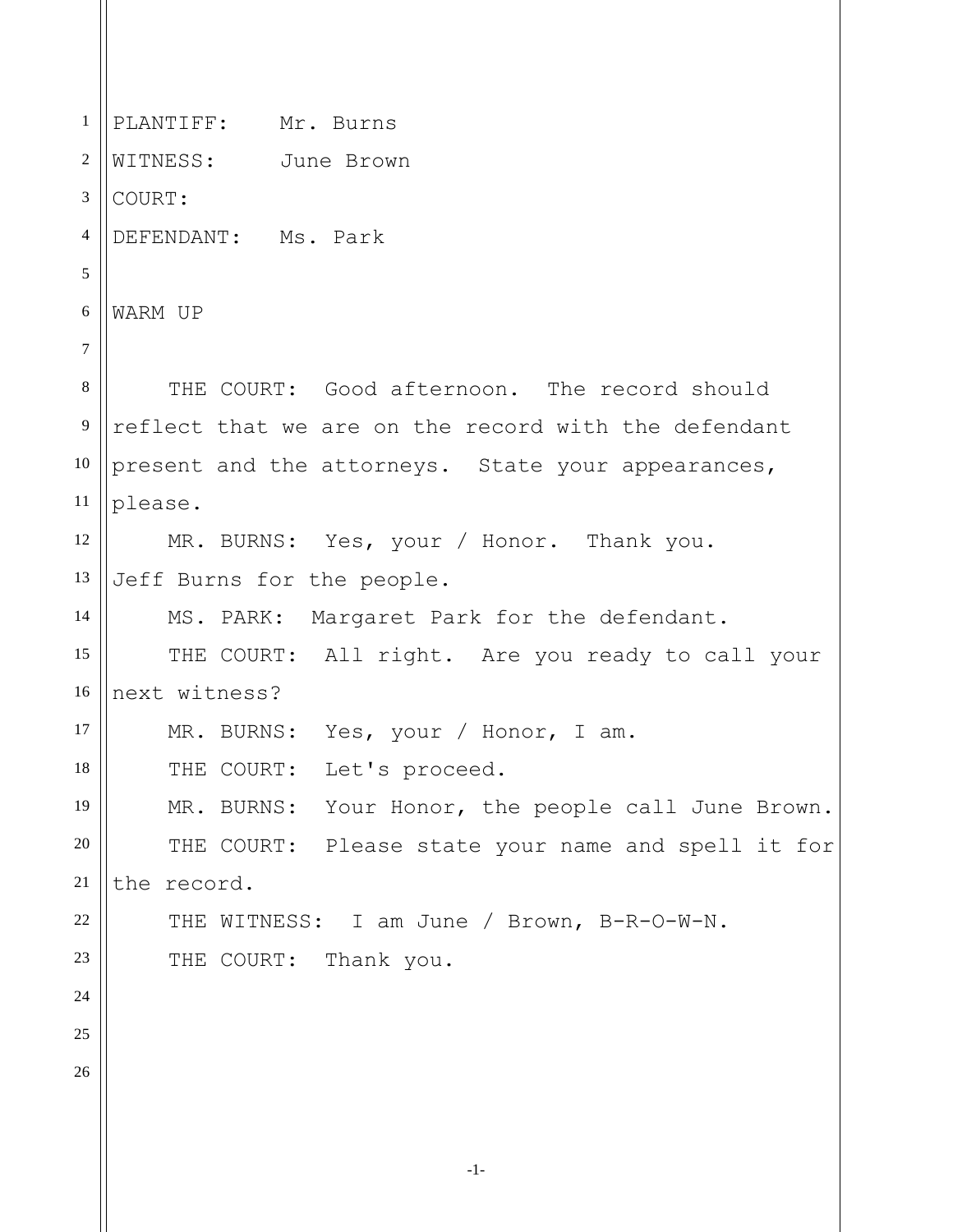1 2 3 4 5 6 7 8 9 10 11 12 13 14 15 16 17 18 19 20 21 22 23 24 25 26 Q. BY MR. BURNS: Ms. Brown, I just have several questions for you. When I am finished then defense counsel will / probably have some as well. Let us know if you don't understand any of our questions. A. All right. Q. Where are you currently employed? A. Right now / I work at Smith Plumbing. Q. What do you do for them? A. I work in the office and I am responsible for the billing, filing, answering / phones and duties like that. Q. How long have you worked there? A. I have been there for approximately eight years now. Q. Have you always held the / same position since you were hired? A. Pretty much. Actually, when I started working I wasn't doing the banking right away. I didn't begin doing that \*/ until five years ago. Q. What duties do you have with the banking? A. When the mail comes and there are payments, then I record them and / prepare them for the deposits. Q. Are you the one who takes the deposits to the bank? A. Usually. I mean sometimes the owner will do that, / but I have authority for the banking, too.

-2-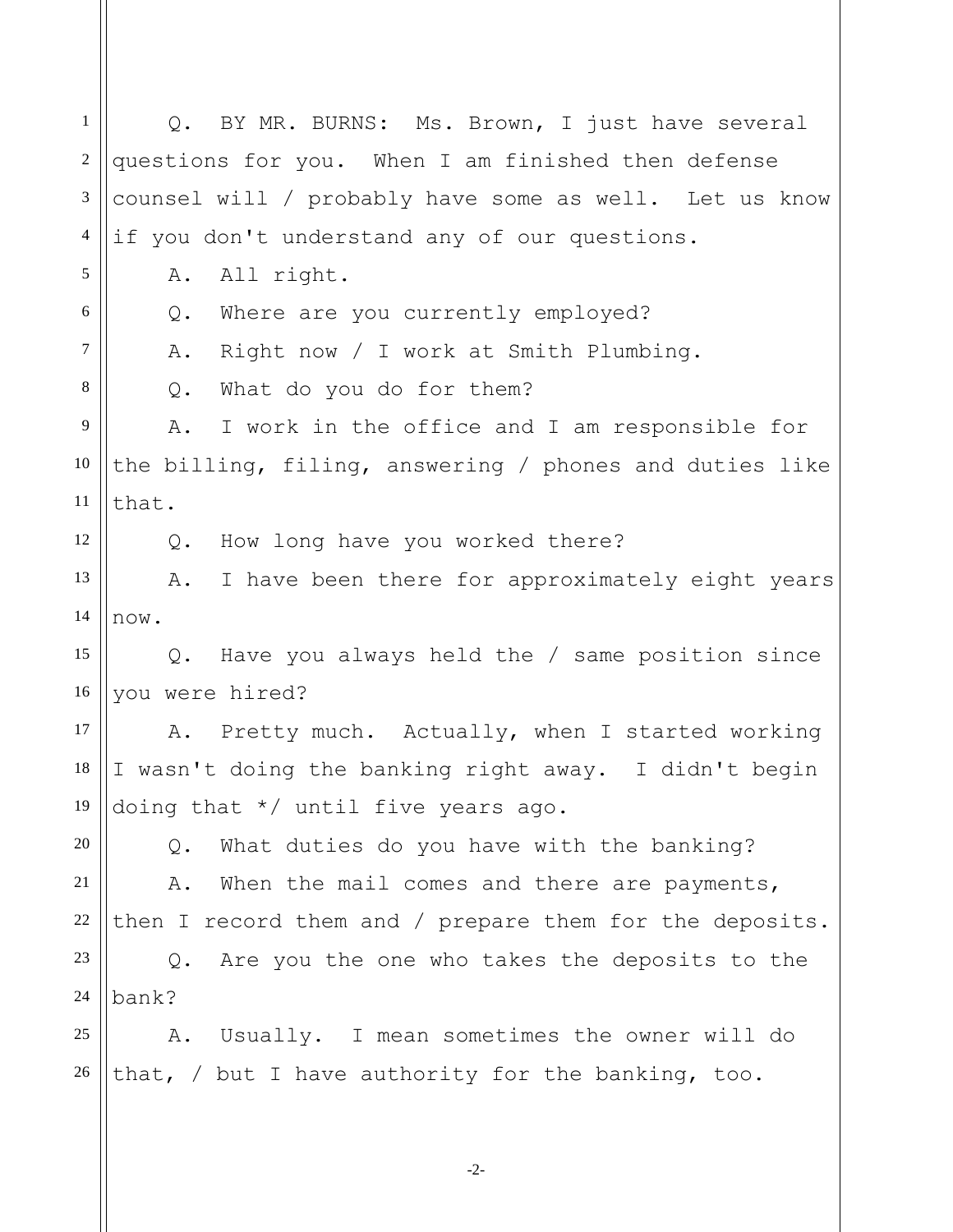1 2 3 4 5 6 7 8 9 10 11 12 13 14 15 16 17 18 19 20 21 22 23 24 25 26 MR. BURNS: Your Honor, I would like to mark as an exhibit the signature card. I am not sure / what my next exhibit is. THE COURT: That will be people's exhibit 10 for identification. MR. BURNS: Thank you. MS. PARK: Your Honor, I have an objection as no foundation. THE COURT: Counsel / is just marking it at this time. It is not in evidence yet. MS. PARK: I understand. I don't believe the foundation can be properly laid with / this witness. THE COURT: Let's just have the next question and see where it goes. Q. BY MR. BURNS: Ma'am, do you recognize this exhibit as something that you prepared or / that you created? A. Yes, I do. Q. What does this exhibit represent? A. It is the signature card the bank has you fill out so you can / have access to the account. Q. Whose signature is on there? MS. PARK: Objection. No foundation. THE COURT: Sustained as to the form of the question. \*\*END OF WARMUP\*\*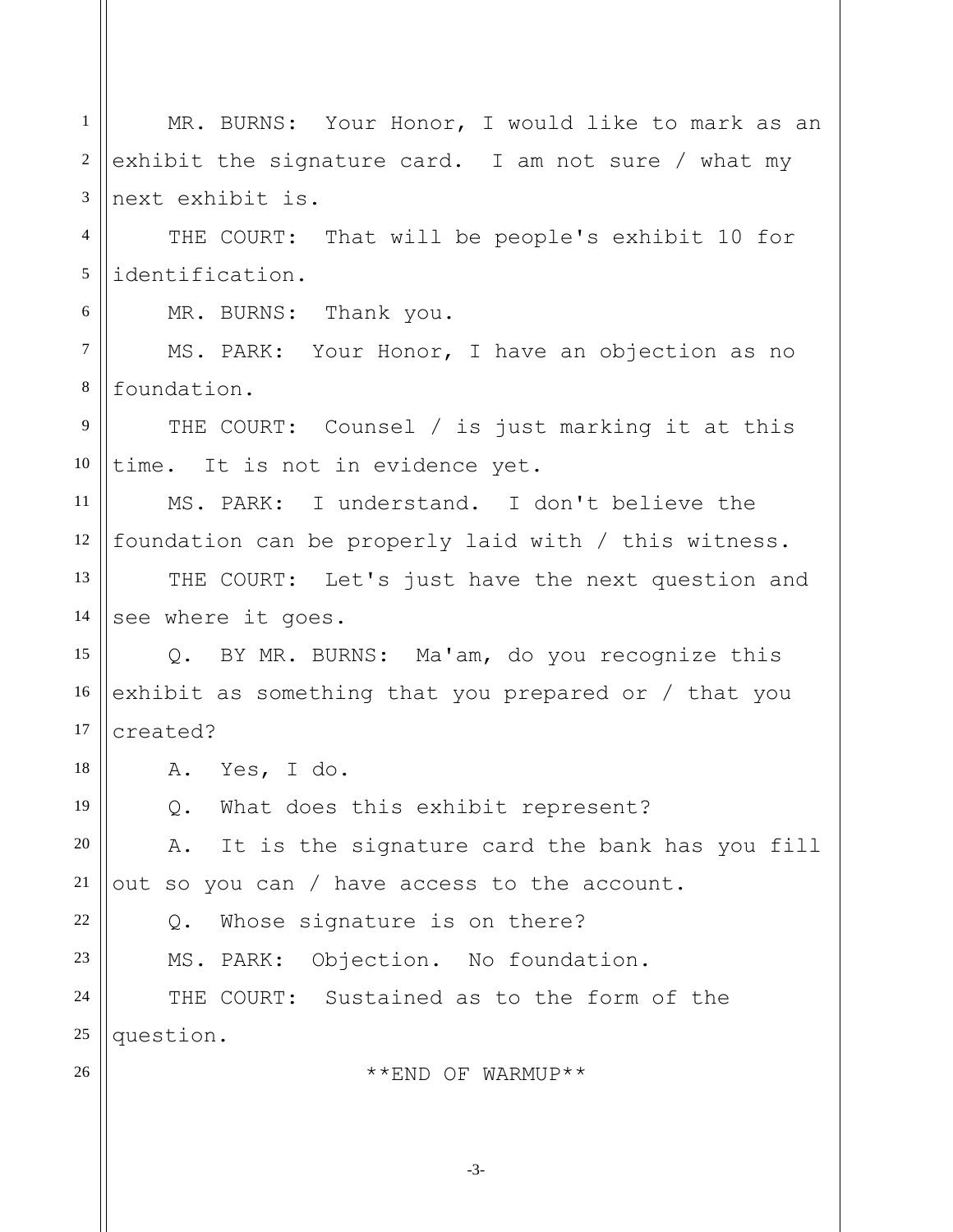1 EXAM

2 3 4 5 6 7 8 9 10 11 12 13 14 15 16 17 18 19 20 21 22 23 24 25 26 Q. BY MR. BURNS: Did you sign this \*/ card? A. Yes, I did. This is my signature right here. Q. The document has two sections with handwriting in both. Did you fill out anything in / the top section of the exhibit? A. No. The bank teller did that. Q. Were you physically present when that was prepared? A. No. MS. PARK: Objection. Motion to strike. / THE COURT: Sustained. Q. BY MR. BURNS: How do you know who created this document if you weren't present? A. Fred Dunlap told me I just needed to authorize it and that / the bank really needed it. Q. Let's clarify something. Where did you sign this application? A. It was in the office. Q. Were you present at the bank / building or -- A. No, it was at Smith Plumbing in the offices. Fred notified me I needed to authorize it. Q. Who is Fred?

-4-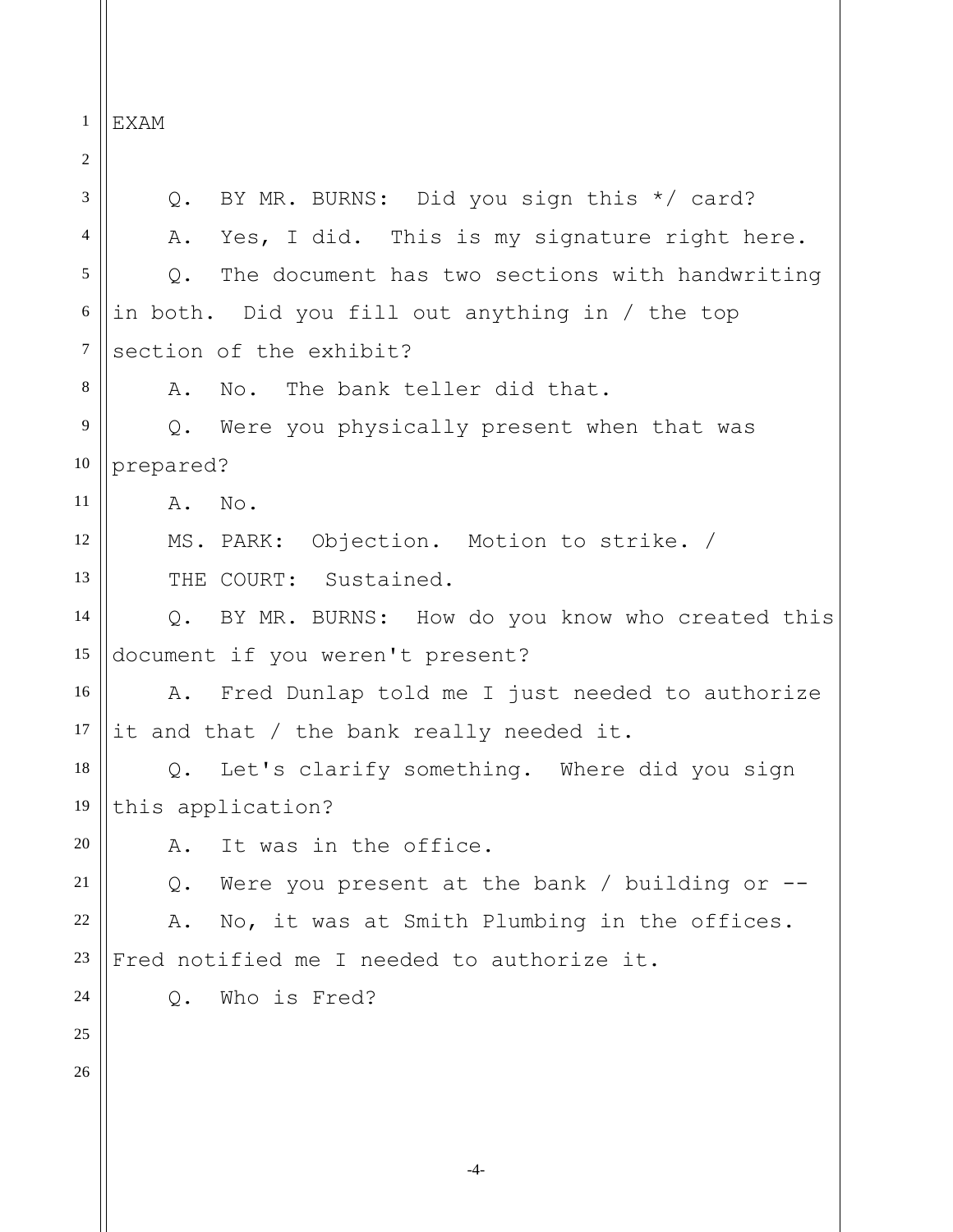2 3 4 5 6 7 8 9 10 11 12 13 14 15 16 17 18 19 20 21 22 23 24 25 and filings for the business. He comes in every now and then and gets papers ready for filing and stuff / with the government. Q. So Fred isn't the legal owner of the business? A. No, he isn't. Bob Smith is the only owner of the business. Q. Does / Bob work in the office with you? A. Occasionally, but he is a plumber and he is usually in the field. Fred comes by every couple \*/ months and prepares work in the offices. Q. When you initially saw this document, what handwriting was already on the card? A. All the top portion was / filled out. It also was signed or initialed by Bob at the bottom. Q. Are you familiar with Mr. Smith's signature? A. Yes, I am. Q. Let me / ask you about what the policy is for signing checks at the business. When you receive a bill, what is your procedure? MS. PARK: Objection. Vague. THE COURT: Sustained. / Q. BY MR. BURNS: Could you please explain briefly what happens when you receive an invoice in the mail?

A. He is the / accountant that prepares the taxes

1

26

-5-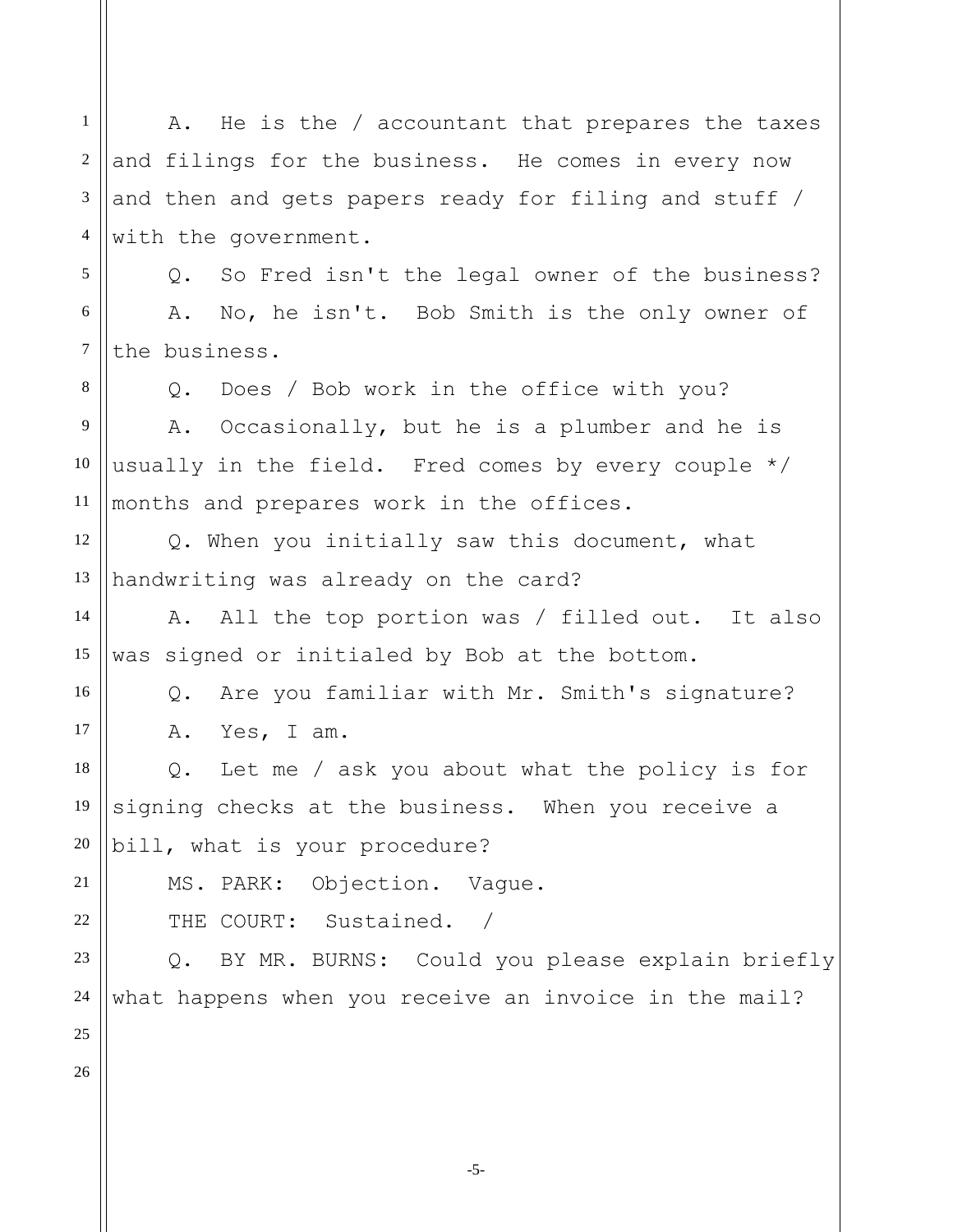A. Sure. I open the mail every day and I just / separate the bills and any payments that come in. There is always junk mail and I just throw that away. Q. When you talk about payments, / are you speaking about money that your clients are sending to you? A. Correct. We have statements that go out to customers and they send us / checks. When those are received, I merely record that they have paid their charges. I will then get it ready for deposit in the bank. / Q. What kind of clients are you talking about? A. We have many. Q. People will be calling a plumber in emergency situations, correct? A. That's correct. That happens. \*/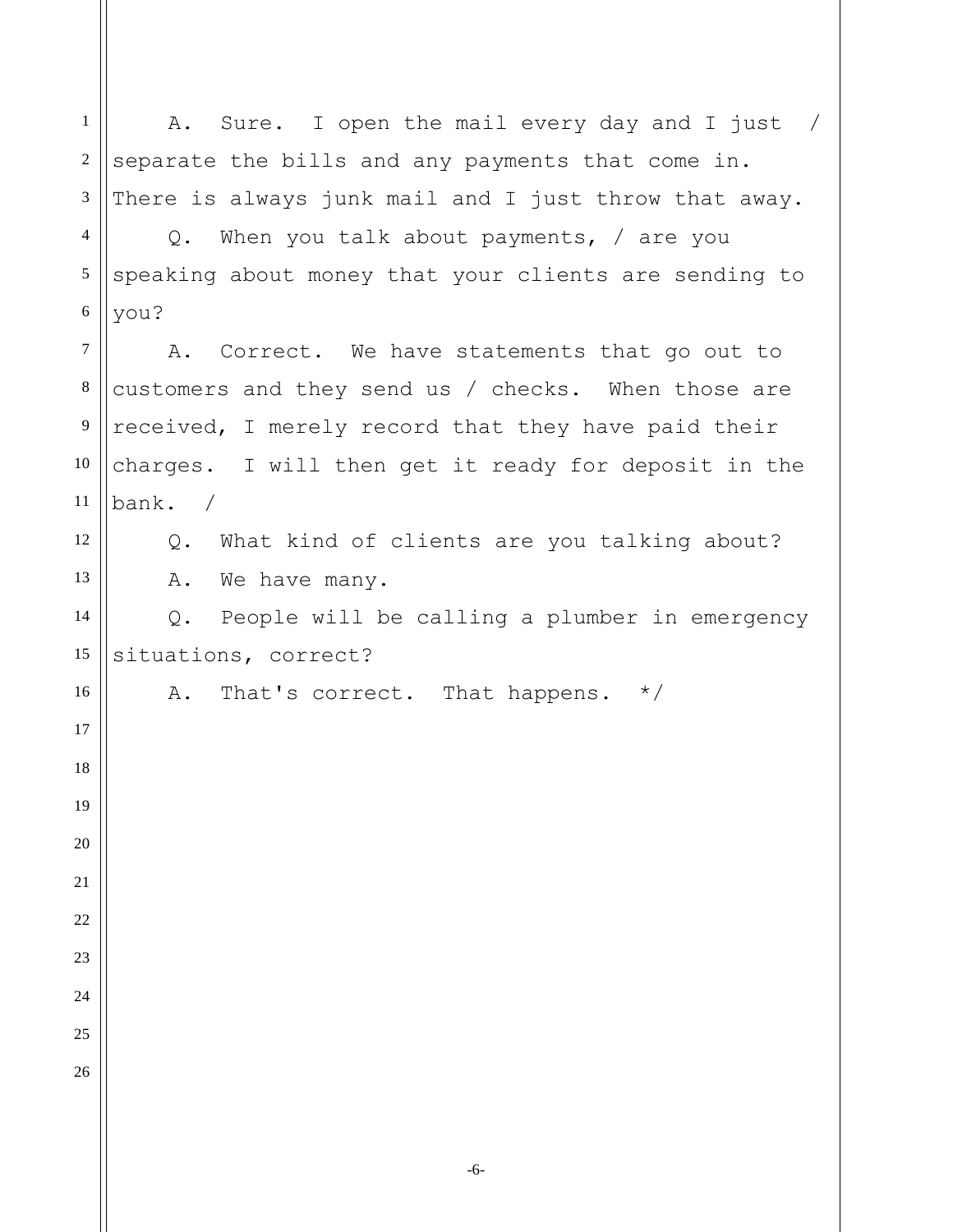1 START TYPING

26

Q. BY MR. BURNS: Does that happen very often? A. Yes.

Q. Somebody engages your service and they pay when work is completed?

A. Yes, that happens. We have workers who deliver / checks and we also have payment that comes in from the mail. People can mail in the payment if they are regular customers. Plus, we / also have several contract projects that we service.

Q. What type of contract work do you perform? A. We have many plumbers who are on call for / some businesses or project sites. We will routinely bill them monthly and they send in their payment.

Q. Is that billing something that you take care / of?

A. It definitely is. I process them somewhere around the end of the month. They become due and payable by the 10th of each month. /

MR. BURNS: Your Honor, I would request to mark as an exhibit a photocopy of a billing statement printed on the letterhead of Smith Plumbing.

THE COURT: Okay. That's / next in order as 11. MS. PARK: Your Honor, may we approach sidebar? THE COURT: Are you lodging an objection?

-7-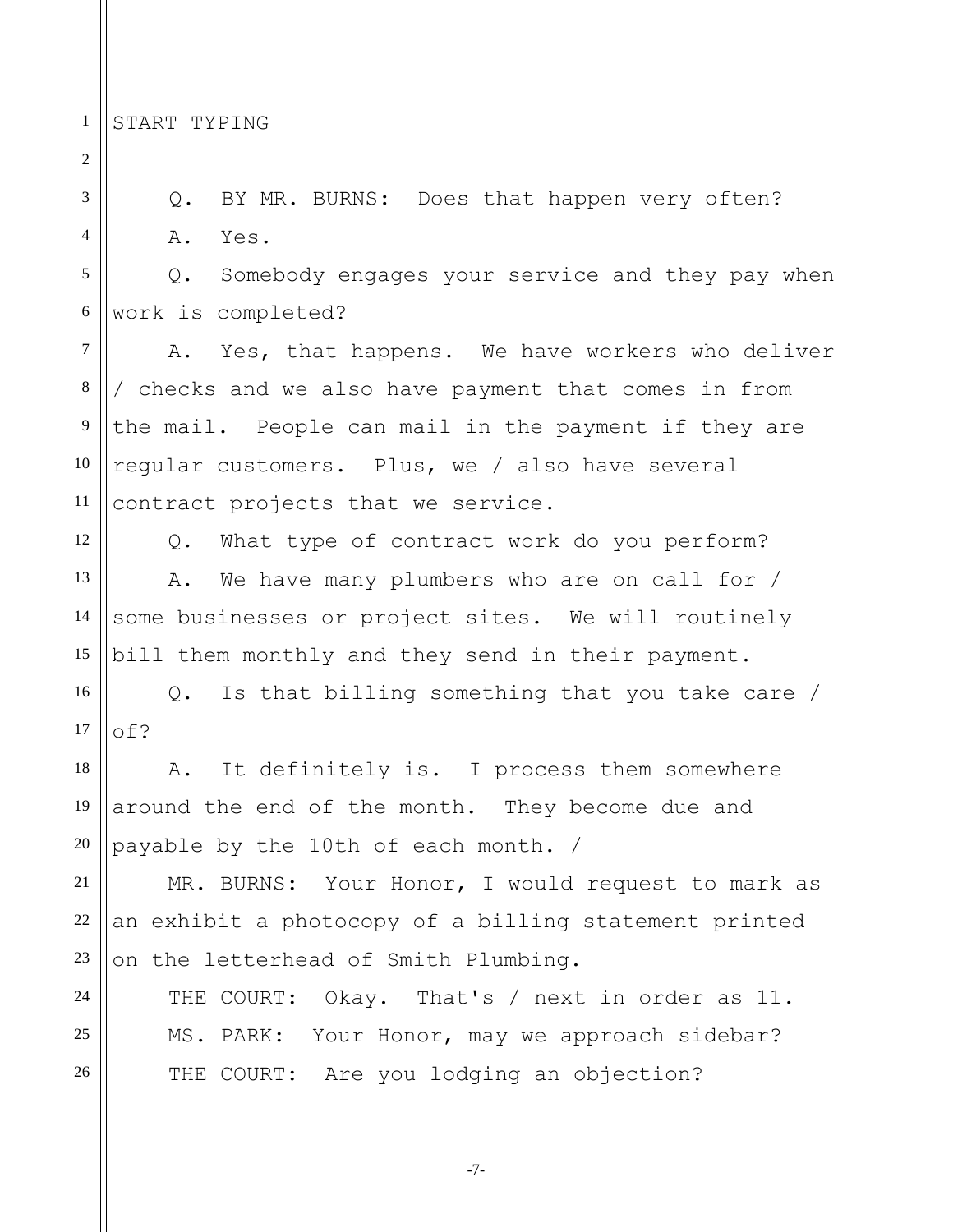MS. PARK: I just needed to address an issue and / didn't want to do it in the presence of the jury.

3 4 THE COURT: Okay. That's fine. You may approach sidebar.

5 6 7 MS. PARK: Your Honor, I don't want to \*/ delay the proceedings, but I just wanted to clear up something before we get too far into these exhibits.

MR. BURNS: What's the problem?

1

2

8

11

9 10 12 MS. PARK: Are you planning / on calling Bob Smith as a witness? Because, I believe he is the individual who should be laying the foundation for these exhibits and not / June.

13 14 THE COURT: Counsel, if you have an objection you need to state it for the record so I can rule on it.

15 16 17 MS. PARK: I don't really have / an objection. I just believe that there is a better witness to lay the foundation for these exhibits.

18 19 20 THE COURT: Counsel, since you don't have an objection, / there is no necessity to be sidebar. Let's just proceed with the witness.

21 22 23 MS. PARK: I am sorry, your Honor. I just wanted to inquire about / the offer of proof that was given previously.

24 25 26 MR. BURNS: I represented to her that I would be calling Bob and June, and I don't think I / should be limited in the manner I present my evidence.

-8-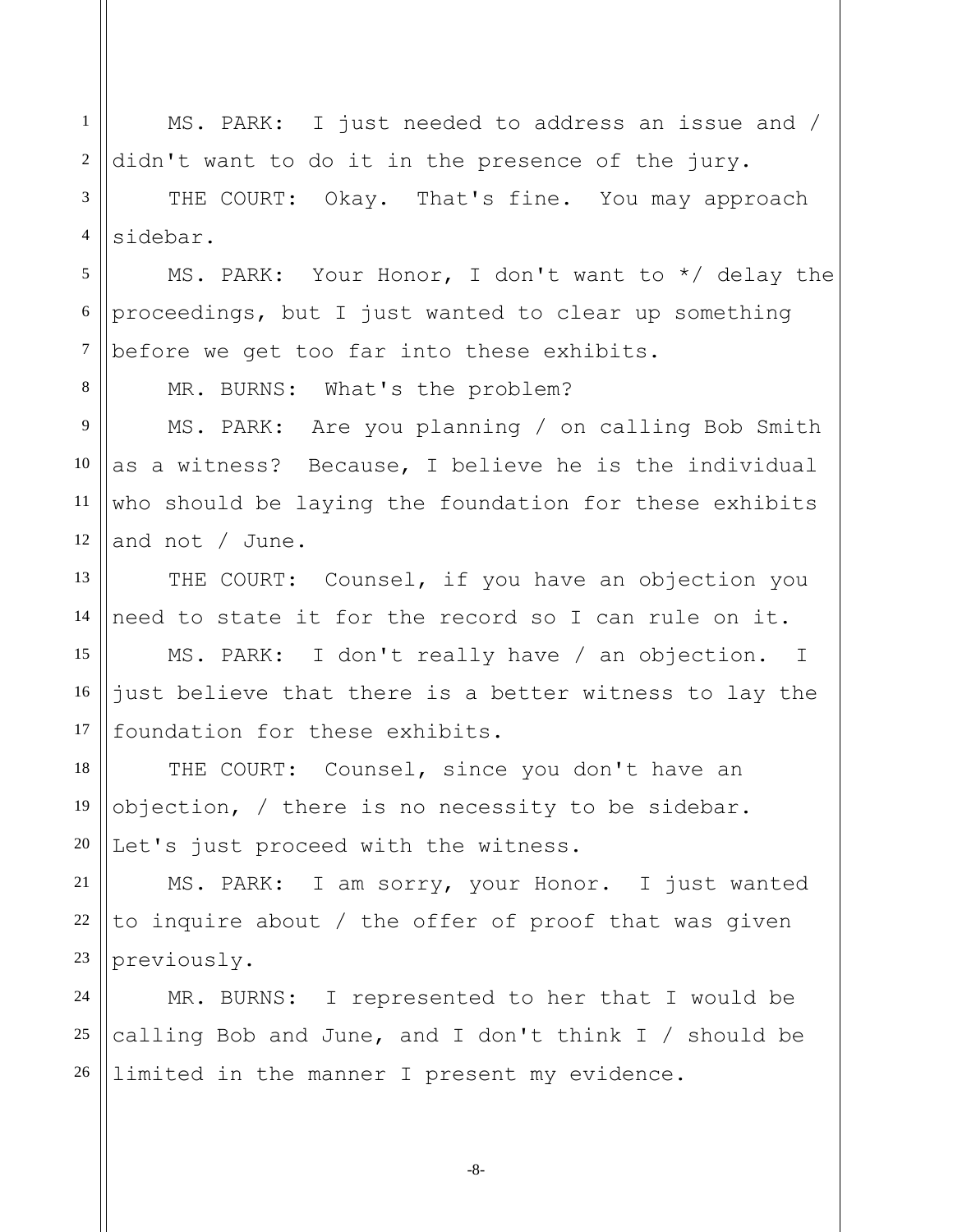1 2 3 4 5 6 7 8 9 10 11 12 13 14 15 16 17 18 19 20 21 22 23 24 25 26 THE COURT: Okay. I understand. Let's just proceed with the witness at this time. MR. BURNS: Thank you, your / Honor. MS. PARK: All right. Thank you. THE COURT: Next question, please. Q. BY MR. BURNS: Ma'am, let me ask you about this exhibit that we just marked. Do you recognize that document? \*/ A. Yes, I do. Q. Did you prepare that statement? A. Yes, that's correct. My initials are at the very bottom here. Q. Can you explain to us why / this particular statement would be prepared? A. Okay. It's the monthly billing statement for the period of June 1998. It reflects the service calls that / were made that month and the amounts due. Q. Now, once you receive the payment for a billing statement and you have recorded it as paid, / you prepare it for deposit and what is the next step? A. I deliver them to the bank and deposit them. Q. How often do you / do the banking? A. Obviously, there is really no set schedule. It is not like I go weekly or anything like that. I only go when / I have a deposit to make.

-9-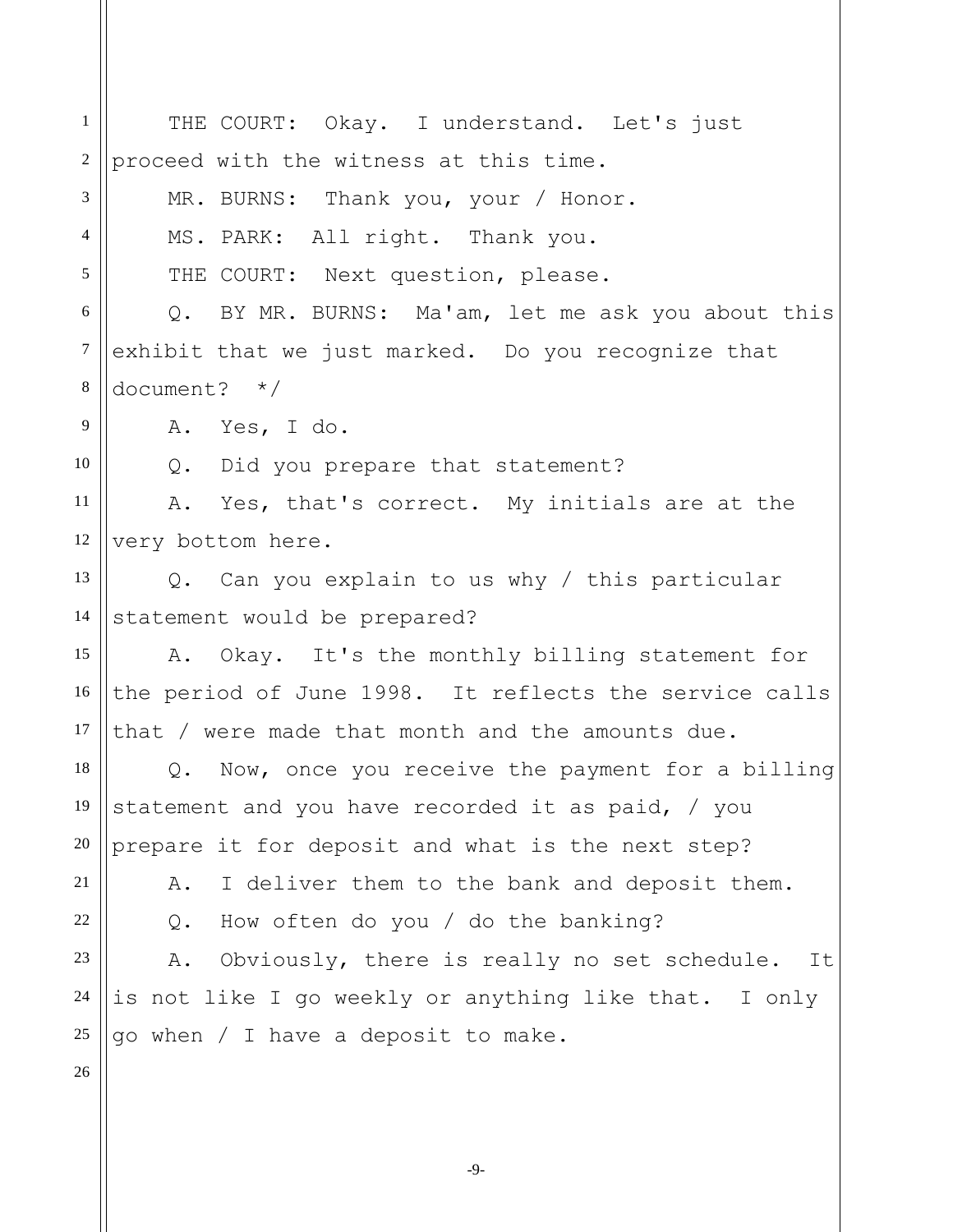1 2 3 Q. Are there ever certain situations where you are holding checks, waiting to receive more money prior to traveling to / the bank?

4 5 6 7 8 A. I suppose you could say that. When the statements go out and the payments are made, we will receive the majority of them / the first week of the month. I may wait until the end of that week to deposit them. I'm not going every single day.

9 10 11 Q. When \*/ a plumber goes out on a call to a residence and they return back with a payment for services performed, what happens to that paperwork? /

12

13

14

15

16

17

18

19

20

21

22

26

A. The plumber has already completed a work order and they simply attach the payment to our copy of the work order. I then handle it / from there.

Q. What duties do you perform in handling it? A. I basically record the payment and I file the office copy of the work order / in our files.

THE COURT: Excuse me. If you could pull the microphone a little closer to you. Your voice trails off sometimes and we all need / to be able to hear your testimony.

THE WITNESS: I'm sorry. Is that better?

23 24 25 THE COURT: That's perfect. Just try to keep your voice up and speak clearly into / the microphone so all the jurors can hear you.

THE WITNESS: Okay. Absolutely.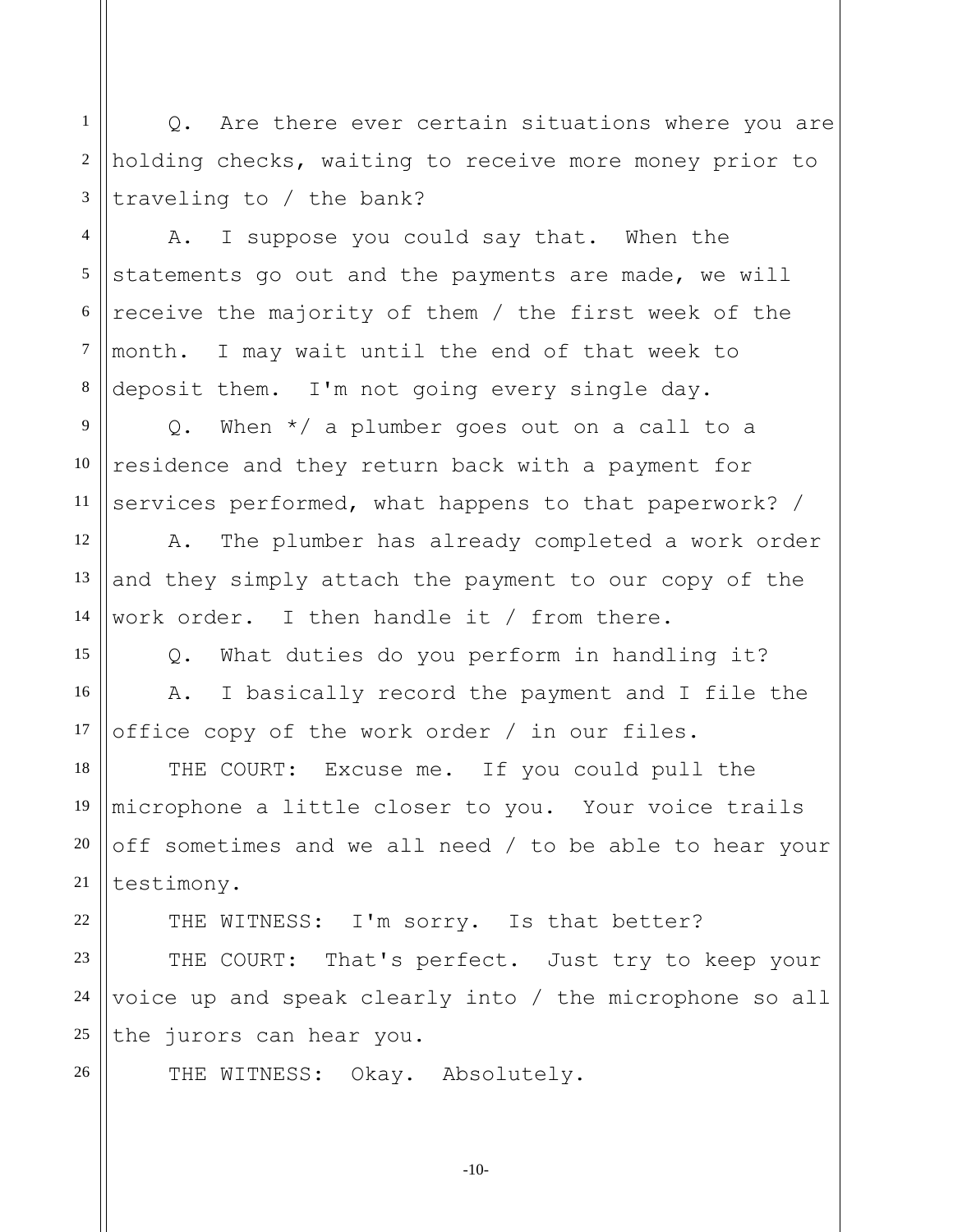Q. BY MR. BURNS: Ma'am, when the monthly invoices are received for your business, like the electric bill, / telephone bill and items like that, are you responsible for paying those invoices?

A. I prepare them for payment. When I open the mail, I separate / out the bills and set them aside for Bob to review later. He will return them back to me and tell me that they are  $*/$  okay for payment. I will then process the checks for immediate payment.

10 11 Q. Do you actually fill out the checks and mail them yourself?

12 13 14 15 16 A. Correct, I / write out the checks. Thereafter, I give them back to Bob for signature and I eventually mail them. Although, sometimes if he is out of / town or not around, I will simply initial them and mail them if he has authorized that they are okay for payment.

Q. Are there any / other occasions wherein you process checks for the business, or I should say where you sign checks for business operations?

A. Not that I can think / of. Sometimes, if a driver purchases something that they need reimbursement for, then I will issue payment to them for that. That's really about it, / though.

Q. What would be an example of that? MS. PARK: Objection. Irrelevant.

26

1

2

3

4

5

6

7

8

9

17

18

19

20

21

22

23

24

25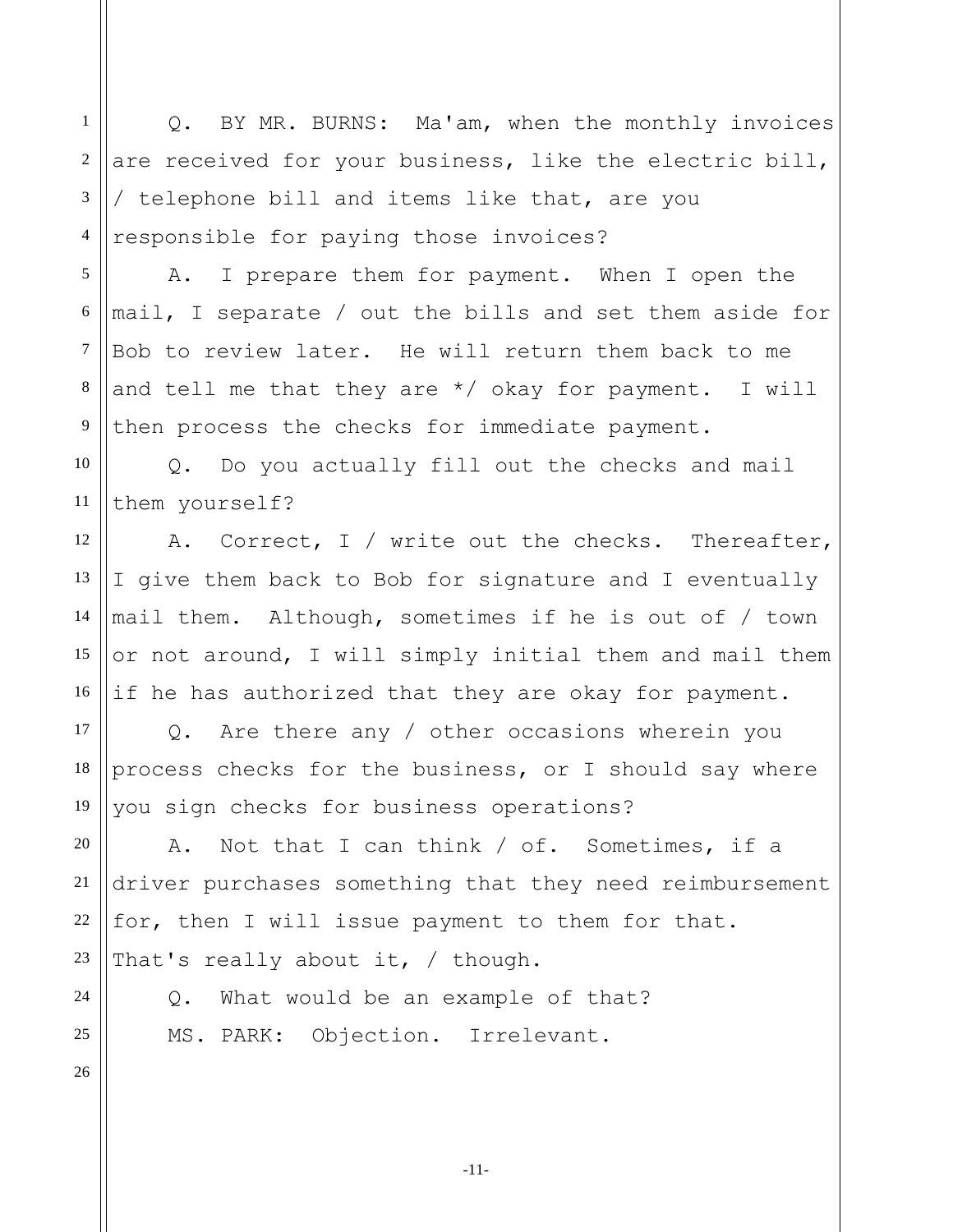1 2 THE COURT: Overruled. You can answer the question.

3 4 5 THE WITNESS: Sometimes a driver will have to fill up the / truck with gasoline, or maybe have to purchase a part, and I will just pay them back for that.

6 7 Q. BY MR. BURNS: Is that something that happens regularly? /

8 9 10 11 A. Not really. Most of the drivers have credit cards for that. But, sometimes they will forget them at home or something and they have to  $*/$  pay. Bob then will want them to get their money repaid.

12 13 MR. BURNS: Thank you. Nothing further of this witness.

14 15 16 THE COURT: Counsel, any cross-examination? MS. PARK: Yes, I have a / couple questions, your Honor.

THE COURT: Proceed.

18 19 20 Q. BY MS. PARK: Ms. Brown, let me begin with something that you just were talking about. You testified that sometimes the plumbers are / required to go purchase parts and pay for them.

Is that basically what you're saying?

21

17

26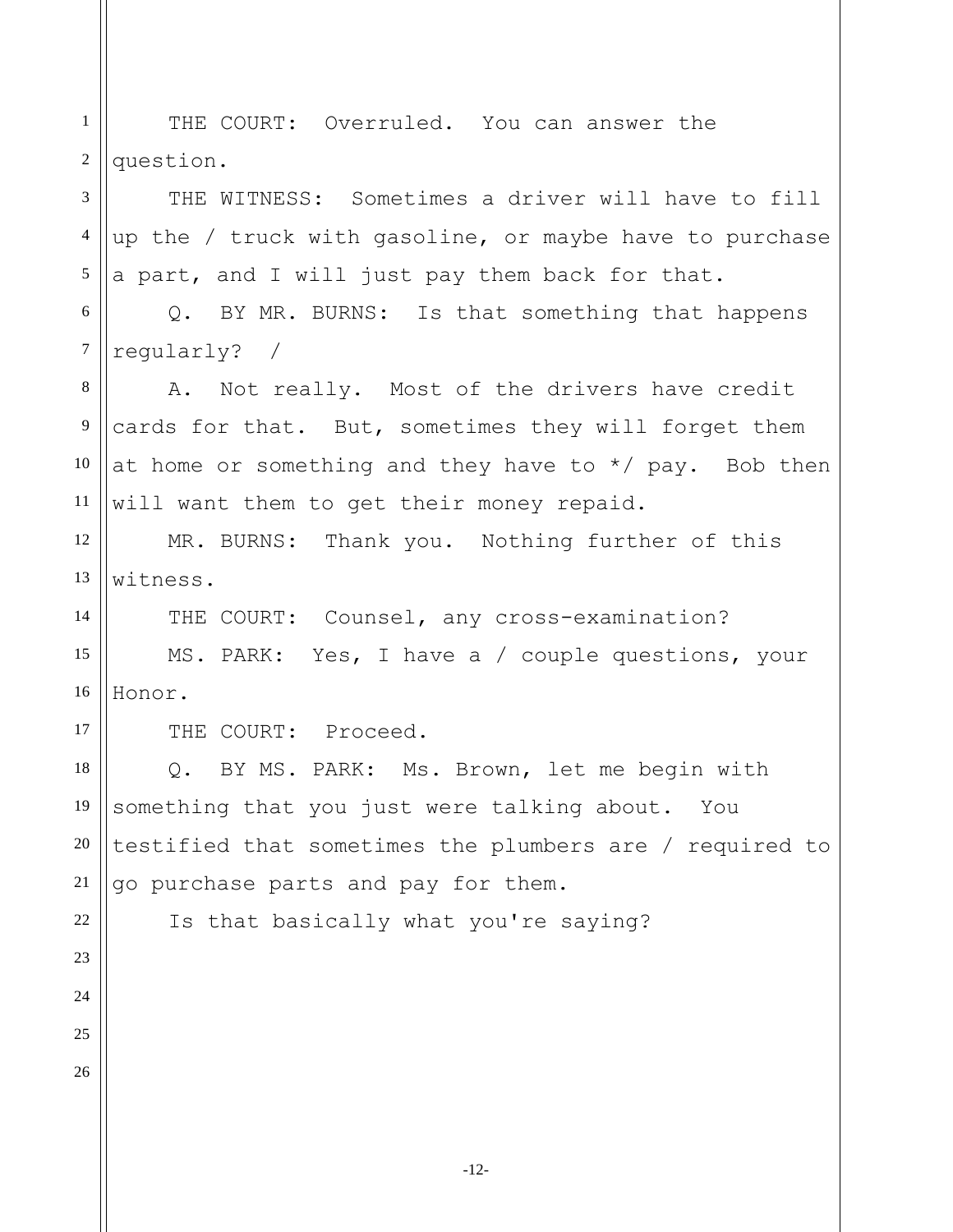1 2 3 4 5 A. If they are working on a project and they need / something that they don't have onboard the truck, sometimes they will need to purchase what they require at a store and then bring the receipt / in so I will repay them.

6 7 Q. What kind of purchases are we actually talking about?

8 9 10 11 A. Nothing big. They usually have whatever they need for assignments / on the trucks. But, sometimes if it is something inexpensive and they just need it to complete the project, they will go purchase it.

12 13 Q. Where / would they go to obtain whatever parts they need?

14 15 A. It possibly could be Home Depot or any plumbing supply place.

Q. Do they have to get / permission from somebody first before purchasing those parts on their own?

A. No.

19 20 Q. Is that something that is left up to the plumber to make that \*/ decision?

21 22 23 A. I don't really know how that works. I just know that if they have a valid receipt, then I am to reimburse them.

24 25 Q. Has / Bob Smith ever given you any instructions in regard to that procedure?

26

16

17

18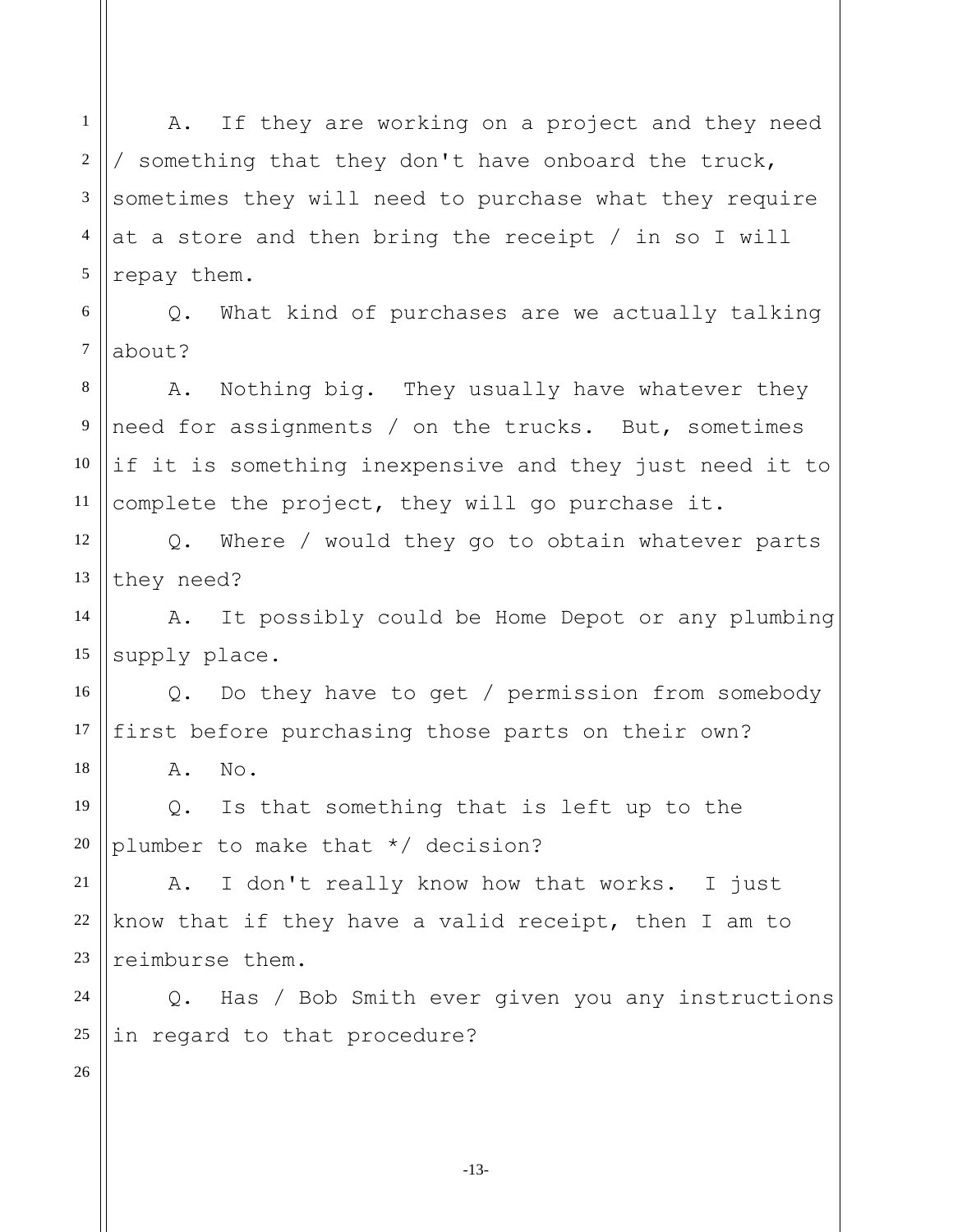| $\mathbf{1}$   | A. Not really. He is usually the one who gives me       |
|----------------|---------------------------------------------------------|
| 2              | the receipts and / then I just write the checks and     |
| $\overline{3}$ | distribute them to the workers.                         |
| $\overline{4}$ | Q. How much money are we talking about?                 |
| 5              | MR. BURNS: Objection. Irrelevant.                       |
| 6              | THE COURT: Overruled. You may answer. /                 |
| $\tau$         | THE WITNESS: Do you mean each receipt, or what are      |
| $\,8\,$        | you asking?                                             |
| 9              | MR. BURNS: I suppose my objection should be it is       |
| 10             | vaque.                                                  |
| 11             | THE COURT: Sustained.                                   |
| 12             | Q. BY MS. PARK: Let me rephrase it. Can / you           |
| 13             | think of an example of when you recently issued a check |
| 14             | for payment of a receipt?                               |
| 15             | A. Absolutely. I did one last Thursday.                 |
| 16             | Q. How much / money was that receipt?                   |
| 17             | A. If I remember correctly, I wrote the check for       |
| 18             | 15 dollars. It was in payment for something on a call   |
| 19             | at / one of our monthly clients.                        |
| 20             | Now, in that situation would that charge of 15<br>Q.    |
| 21             | dollars be on the billing statement for the following   |
| 22             | month as / an expense or a charge against that client?  |
| 23             | Not on our monthly clients, no. We only bill<br>Α.      |
| 24             | them a flat rate for monthly service.                   |
| 25             |                                                         |
| 26             |                                                         |
|                |                                                         |
|                |                                                         |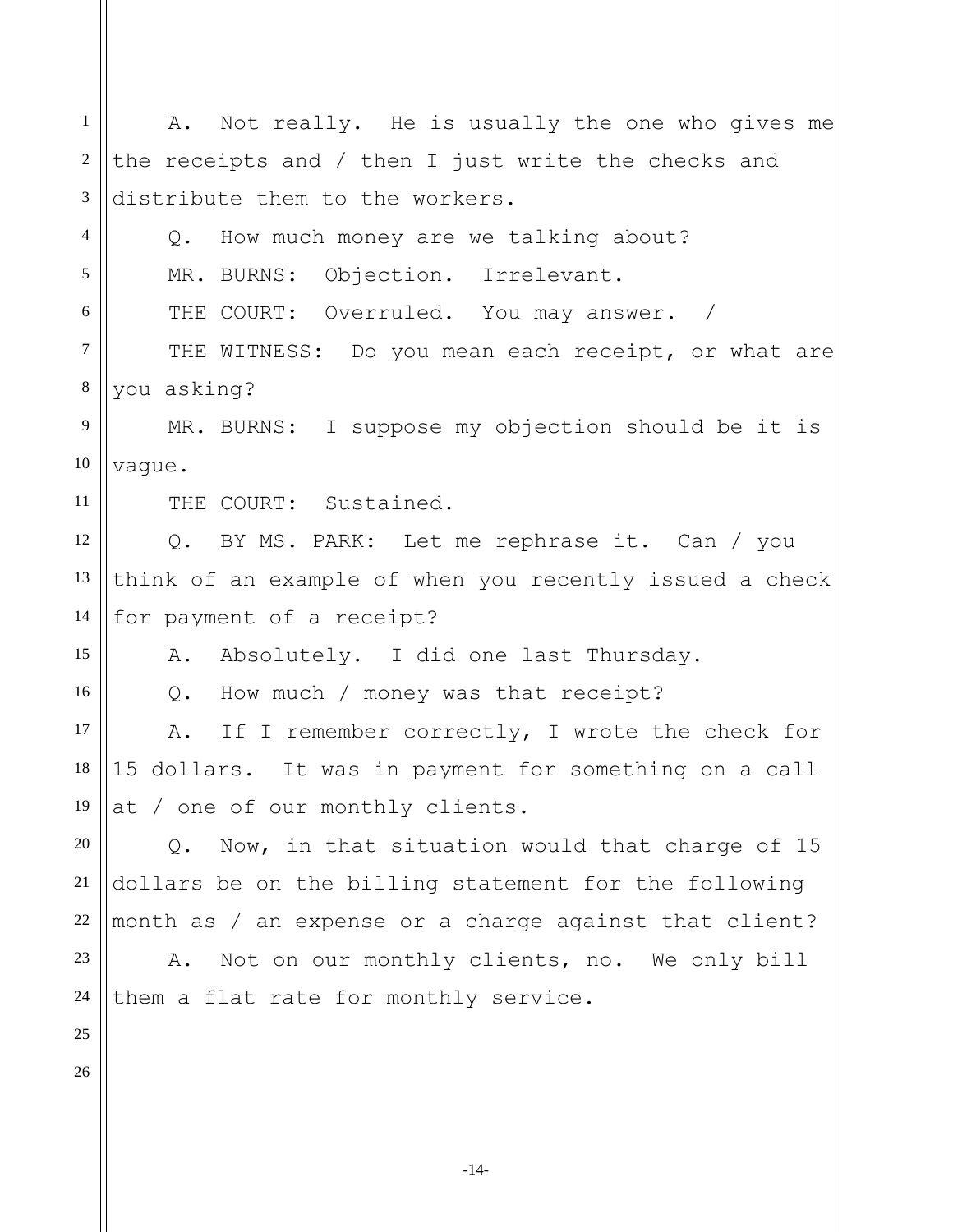1 2 3 4 5 6 7 8 9 10 11 12 13 14 15 16 17 18 19 20 21 22 23 24 25 26 Q. What \*/ if you have to replace parts or complete repairs, is that all included in the monthly contract? A. Only regular maintenance is included, yes, ma'am. If / there are major repairs or any new projects, then I don't know how that's figured out exactly. Q. Well, don't you prepare the monthly billing statements / that are mailed? A. Yes, that's correct. Q. How are you able to calculate what's on the monthly statements? A. Bob explains the amount to bill the client / and that's what I bill them. Q. Does he instruct you every month what the amount should be for every client? A. He just tells me if / it is something other than the normal amount that I typically bill. Q. How do you typically calculate what the normal amount should be? A. It is / taken from the contract the client negotiated with Smith Plumbing. Q. Were you involved in the preparation of those contracts? A. No. Q. Then how do you know / the amount?

-15-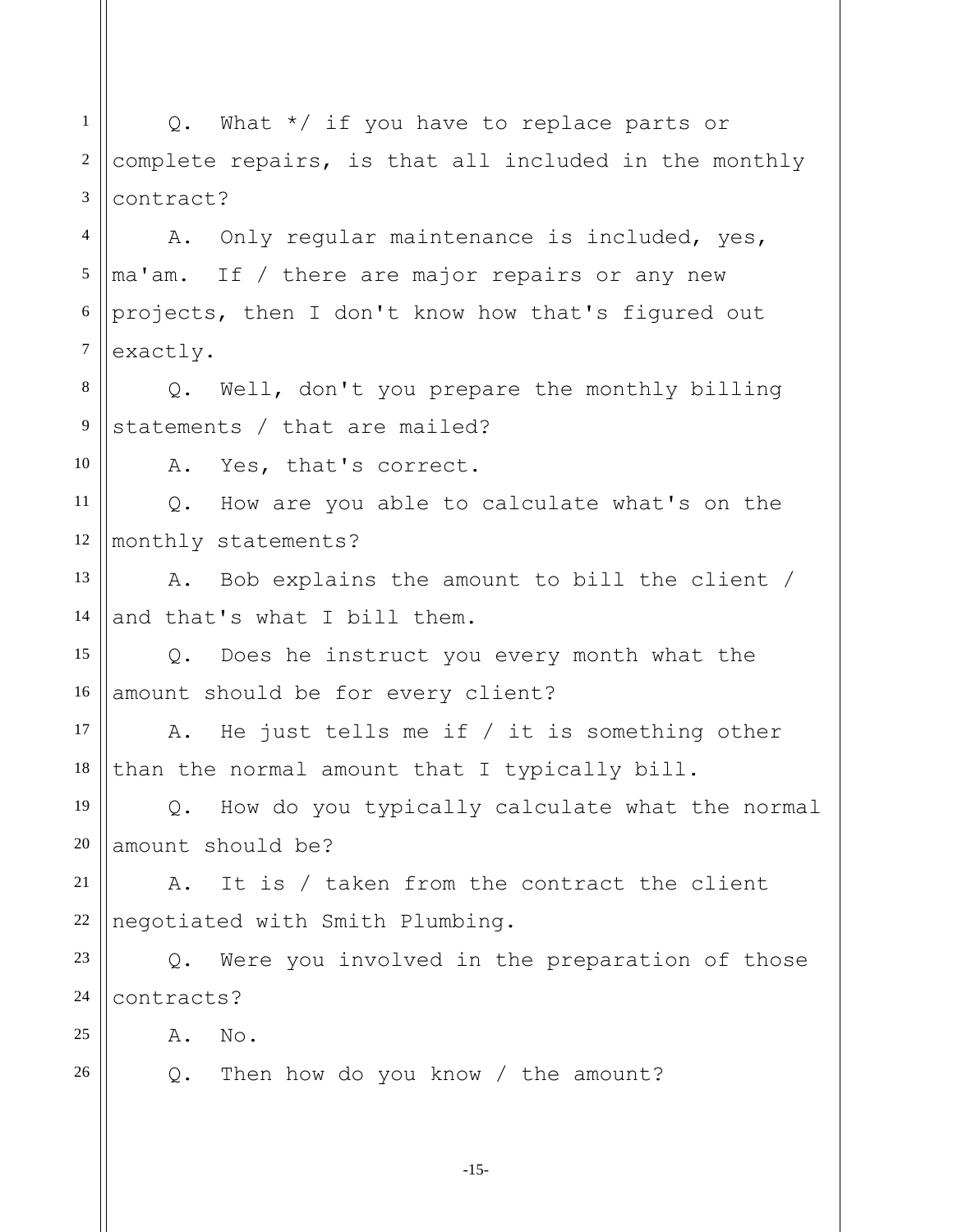1 2 3 4 5 6 7 8 9 10 11 12 13 14 15 16 17 18 19 20 21 22 23 24 25 26 A. I only bill what I am instructed to bill, but it is not like he has to tell me every month what the / amount is. I know that it is the same unless he gives me something different. Q. Now, I wanted to inquire about this bank signature card \*/ that you filled out. MR. BURNS: Objection. Misstates the evidence. THE COURT: Sustained. Q. BY MS. PARK: Exhibit 10 is a document that you signed; is that correct? A. Yes. Q. Do you remember when / you signed this card? A. No. Q. You don't remember signing it; is that correct? MR. BURNS: Objection. Misstates the evidence. THE COURT: Okay. You can restate your question. MR. BURNS: Your Honor, / the exhibit is dated so that would be the best evidence of when it was signed. THE COURT: Let's just have the next question, please. Q. BY MS. PARK: You remember / signing the card, but you just don't remember the date; is that correct? A. Yes. I know that's my signature and I signed it, and I / kind of remember doing it, but I don't recall what day it was.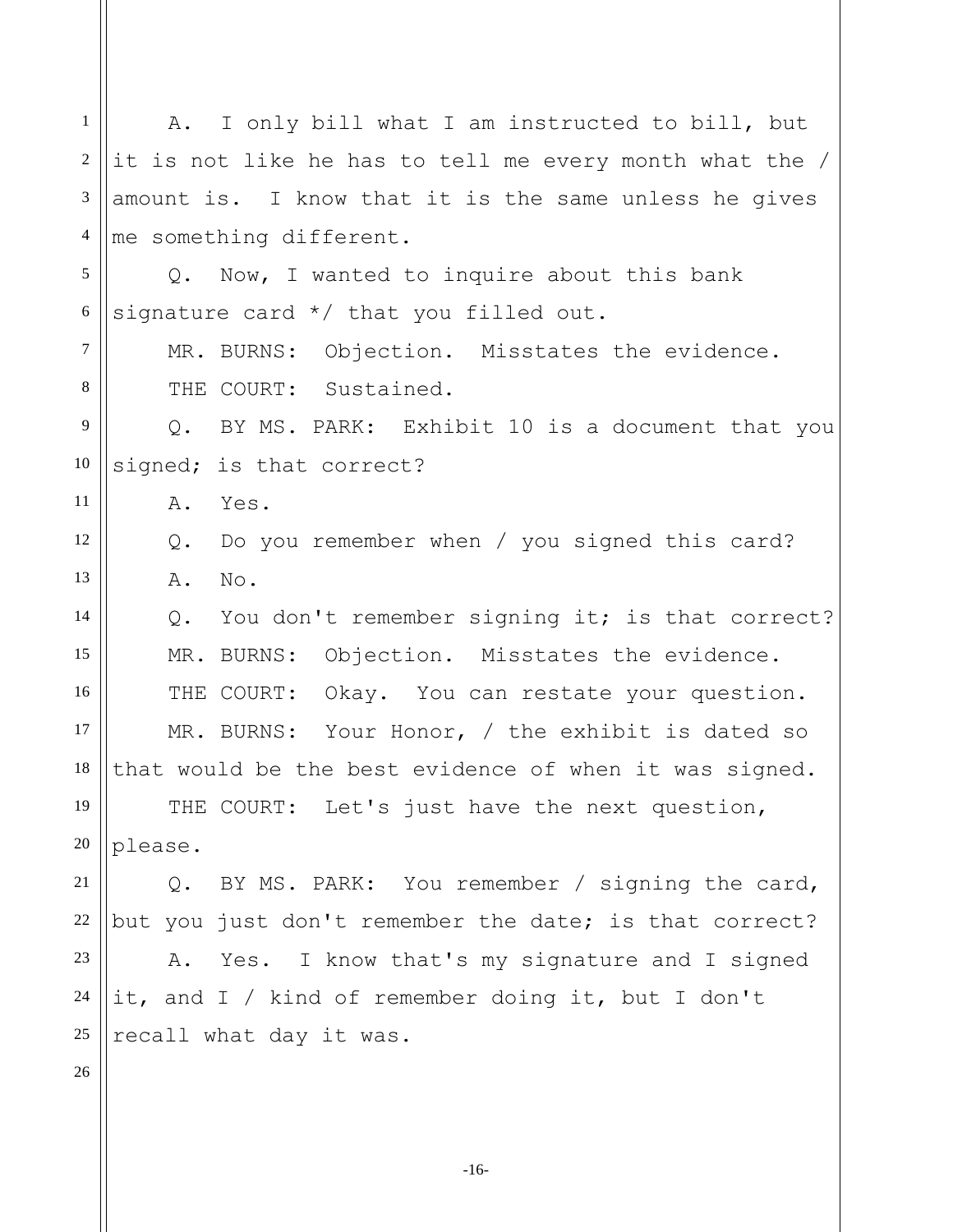1 2 3 4 5 6 7 8 9 10 11 12 13 14 15 16 17 18 19 20 21 22 23 24 25 26 Q. Did you have any discussion with Bob Smith prior to your signing / this particular document? MR. BURNS: Objection. Vague as to time. THE COURT: Overruled. You may answer. THE WITNESS: I speak to him constantly. Q. BY MS. PARK: Did he ever talk to you about having / your signature on this card for the bank? A. Yes. Q. Okay. What was that conversation? MR. BURNS: Hearsay. THE COURT: Sustained. Q. BY MS. PARK: It wasn't a surprise to you that you were / required to sign this card, was it? A. No, I knew that I was going to be doing that. Q. Now, you testified that Fred brought you \*/ the paperwork; is that correct? A. Definitely. He was working to prepare some paperwork. He brought it over to my desk for signature. Q. Did he remain / there waiting for your signature, or how did that actually happen? A. No, he left the paperwork for me in my office and it had a / note to sign it and return it back to him when I was finished. Q. Was the note signed? A. Do you mean handwritten?